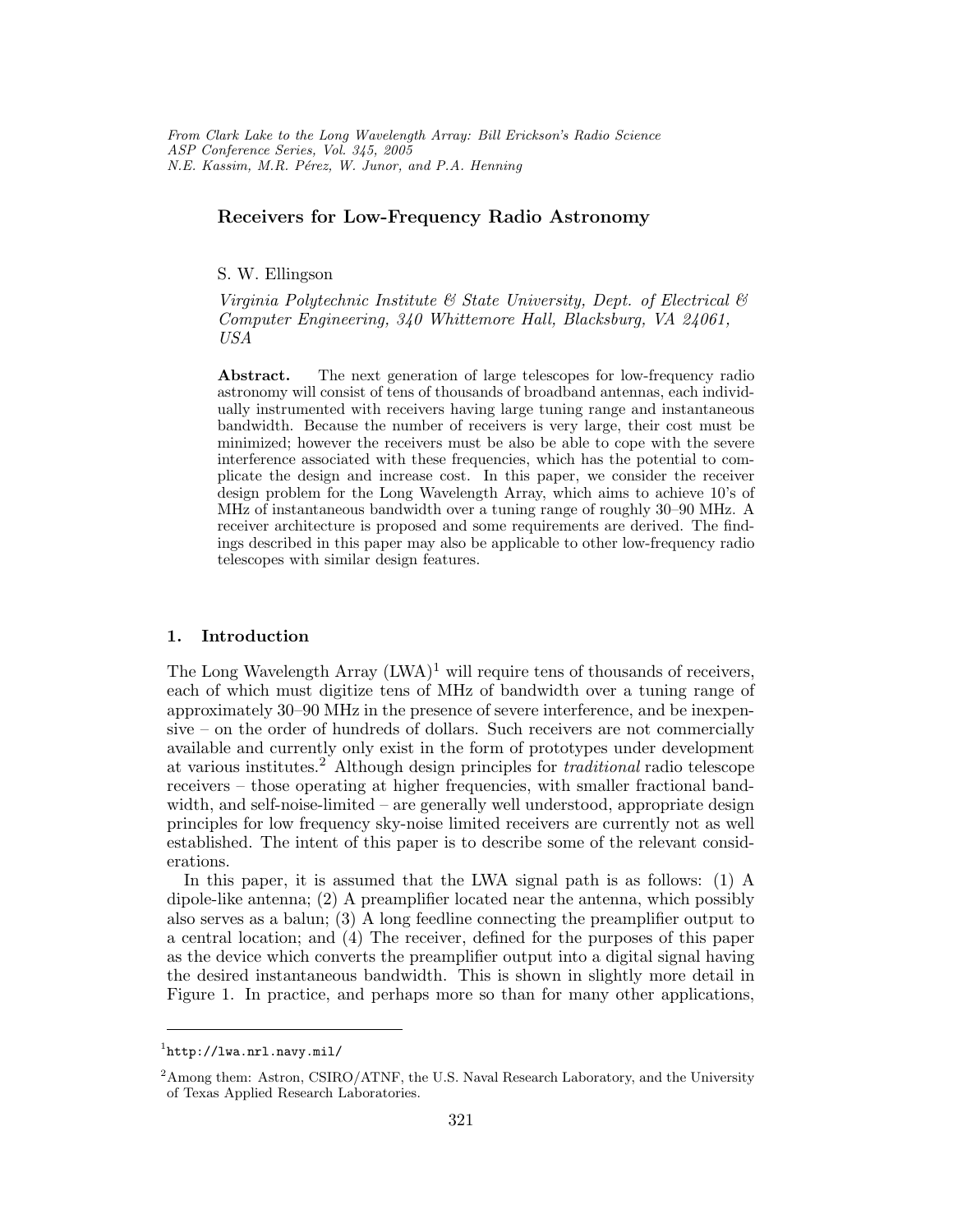

322 Ellingson

Figure 1. Signal path considered in this paper. Note that this diagram is simplified for the purposes of analysis; an actual system would contain many more components than implied here. In particular, the order of operations within the receiver might be optimized in different ways depending on specific requirements. "B" denotes the reference point discussed in Section 3.

it turns out to be impossible to design a receiver independently of the antenna and preamplifier. Thus, the title of this paper is somewhat misleading in that these components must be addressed as well. Nevertheless, it is the receiver which will be considered primarily, and many important aspects of antenna and preamplifier design will not be considered here.

Already, some design choices are implicit in this description shown in Figure 1: For example, one might argue that the receiver should be collocated with the antenna and preamplifier, as opposed to being located at the opposite end of a long feedline. While this is not an unreasonable option, it is noted that this approach is unusual with respect to common practice, introduces some additional uncertainties (e.g., increased potential for self-interference due to the close proximity of the digitizers and antennas), and is difficult to justify from a cost perspective (i.e., the cost of suitable feedline need not dominate station cost; see Ellingson (2004a)). Nevertheless, most of the analysis presented in this paper applies even if the design is not exactly as described in Figure 1.

This paper is organized as follows: Section 2 describes the model used to analyze the receiver in the system context. Section 3 considers the requirements on the antenna, preamplifier, and feedline necessary to achieve sky noise limited operation. Section 4 argues that a direct sampling receiver architecture is the best choice given the combination of large fractional bandwidth and potentially severe interference, and Section 5 discusses requirements for digitization using this approach. Section 6 addresses the issue of linearity, and proposes some guidelines for specifying compression point and second- and third-order linearity. Section 7 contains concluding remarks.

## 2. System Model

The various components of the system are shown in Figure 1 and are modeled as follows: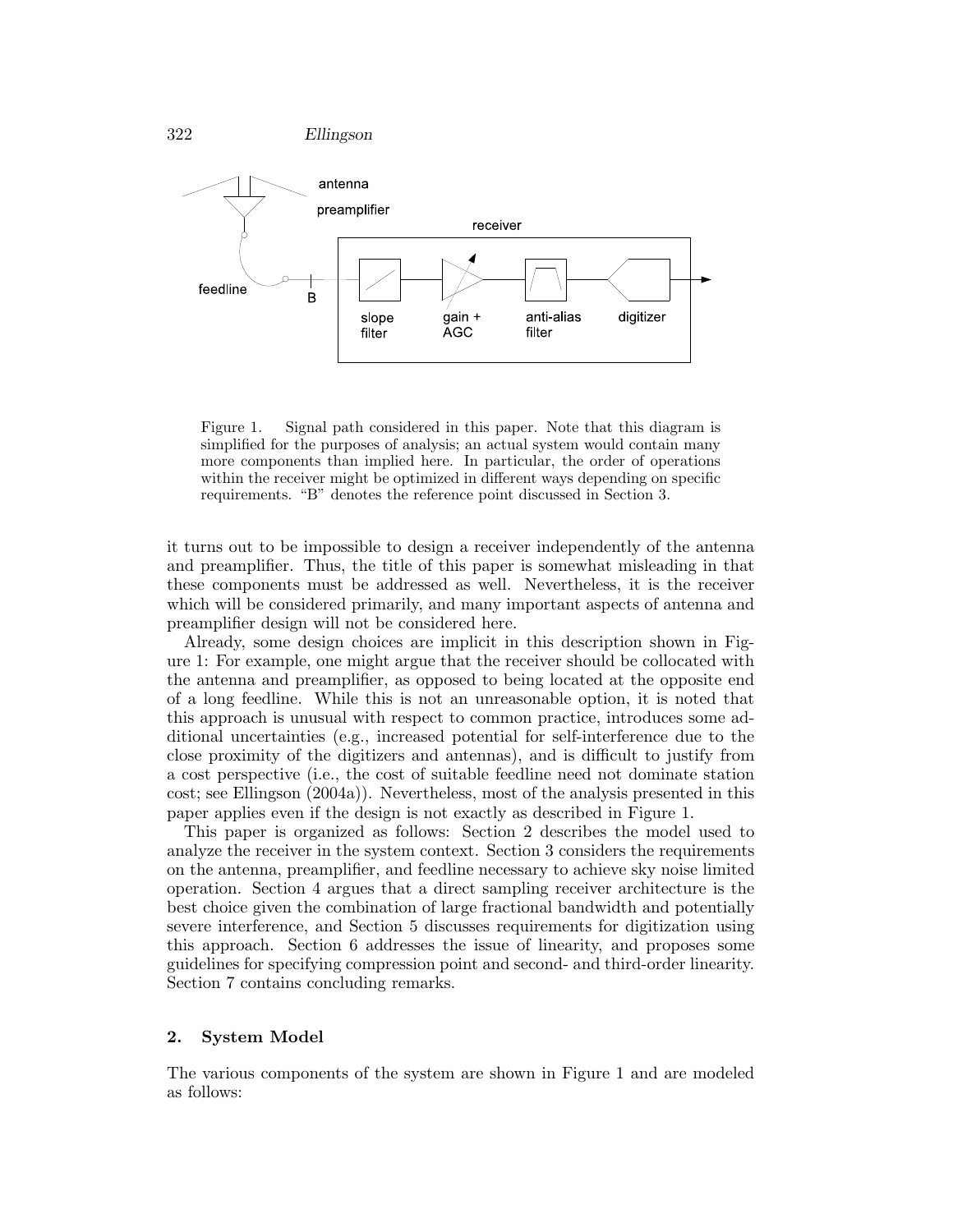The antenna nominally delivers one half of the power incident due to the Galactic background into matched load, where the factor of one-half accounts for the fact that at most one-half of the incident power is available in any one polarization. In Appendix A this is shown to be  $kT_{sky}$ , where k is Boltzmann's constant  $(1.38 \times 10^{-23} \text{ J/K})$ , and  $T_{sky}$  is the antenna temperature associated with the Galactic noise background, which is quantified in Appendix A for lowgain antennas and frequencies below 120 MHz. In summary, one expects values ranging from ∼11,000 K at 30 MHz to ∼ 1000 K at 90 MHz. Another important parameter for the antenna is the terminal impedance  $Z_A$ , which affects the fraction of power delivered to the preamplifier and varies considerably over the frequency range of interest depending on the specific design of the antenna.

The preamplifier is defined as the circuitry connected directly to the terminals of the antenna, whose purposes are typically to (1) constrain the noise temperature of the system and (2) buffer the impedance of the feedline from that of the antenna. Antennas for low-frequency radio astronomy (such as dipoles) will typically be balanced, whereas coaxial cable feedlines are unbalanced; thus, the preamplifier may also serve as a balun to convert the balanced output of the antenna into a single-ended input for a coaxial cable. The preamplifier is described in terms of its input impedance  $Z_p$ , gain  $G_p$ , and noise temperature  $T_p$ . All three of these parameters typically exhibit some frequency dependence, but this variation is typically insignificant compared to the effect of the frequency dependence of  $Z_A$ . Also,  $T_p$  can be sensitive to the impedance match at the preamplifier input, however this effect is technology-dependent and is difficult to model in a generic way. In this analysis, we will simply assume that this variation is insignificant compared to other effects, and note that this issue should be considered for future study.

The feedline connects the preamplifier to the receiver, expected to be (but not necessarily) located tens or hundreds of meters away. The feedline is described in terms of  $G_f$ , which is the *gain* of the feedline such that  $G_f$  has a maximum of 1 corresponding to a lossless line and has a minimum value of zero. Feedline loss is frequency dependent, with loss increasing at higher frequencies.

# 3. Achieving Sky Noise Limited Operation

An important requirement of the receiver is that it produce digitized output in which the dominant noise contribution is that from the ubiquitous and irradicable brightness of the Galactic background; i.e., is "sky noise limited". Determining the degree to which the receiver is sky-noise limited requires knowledge of the other contributions to the system noise temperature. It is most convenient to compare these contributions at a common reference point in the signal path. In this report, we choose the input of the receiver (the output of the feedline, shown in Figure 1 as "B") as this point.

Let S be the power spectral density of the signal associated with  $T_{sky}$  at the output of the feedline. Given the above model for the system, one finds:

$$
S = kT_{sky} \left[ 1 - |\Gamma|^2 \right] G_p G_f \tag{1}
$$

where  $1 - |\Gamma|^2$  is the fraction of power available at the antenna which is successfully transferred to the preamplifier. This fraction is nominally 1 but is often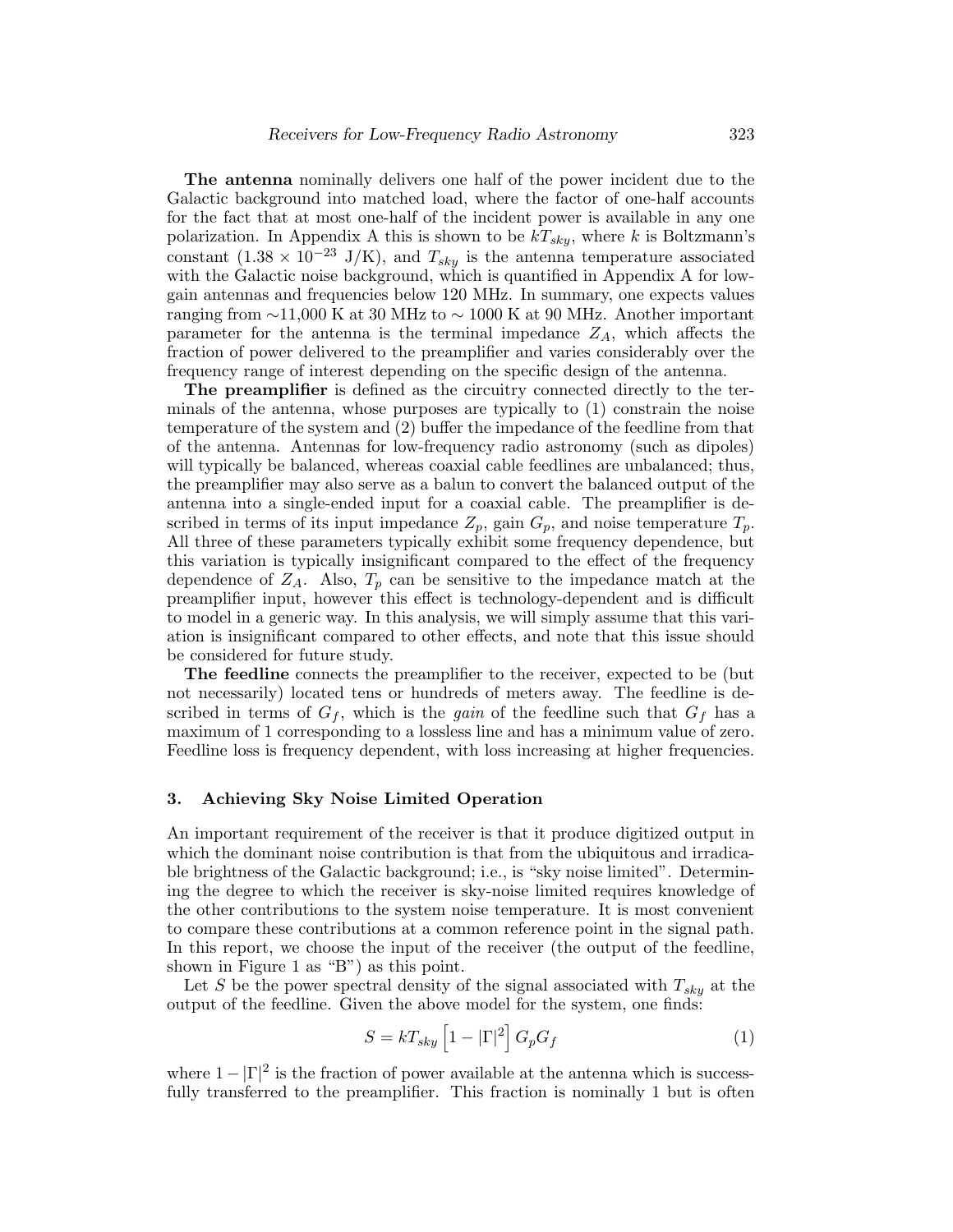much less than 1 due to the impedance mismatch between antenna and amplifier. Γ is the voltage reflection coefficient at the antenna terminals looking into the preamplifier and is given by

$$
\Gamma = \frac{Z_p - Z_A}{Z_p + Z_A} \tag{2}
$$

To determine the extent to which the receiver input is sky-noise dominated one must consider the contributions of various other noise mechanisms. These include: Ground noise, which is the excess temperature due to that part of the antenna pattern which intercepts the surface of the Earth. A worst-case scenario is that of an isotropic antenna which intercepts a physical temperature of ∼ 290 K over the lower hemisphere of it's pattern, adding ∼ 145 K to the antenna temperature. For this hypothetical antenna the antenna temperature due to sky noise is only  $T_{sky}/2$ , which at 90 MHz (the upper end of the LWA tuning range) is about 3.5 times greater than the ground noise contribution. This already is not so bad; however this worst-case scenario is very pessimistic since most reasonable antennas will have patterns which are "cos $\theta$ " in form; i.e., will have relatively low gain at and below the level of the horizon. So in practice it is reasonable to expect that the sky noise seen by a practical antenna will dominate over ground noise seen by a practical antenna by at least an order of magnitude. Thus, we chose to neglect the contribution of ground noise in this analysis. The man-made noise background is the aggregate radio frequency din resulting from human activity, which is known to exhibit noiselike spectra. This noise is characterized in ITU-R Rec. P.372 (2003) in terms of four categories – "business", "residential", "rural", and "quiet rural". In each case, the associated noise power spectral density follows approximately the same power law as the Galactic background, but with different intercept points. The "quiet rural" scenario puts the associated temperature about a factor of 5 below that of the Galactic background, whereas the next quietest scenario, "rural", puts the temperature a factor of 5 above the Galactic background. The loudest scenario, "business", puts the temperature about a factor of 30 above the Galactic background. Although at first glance this might seem to be disastrous for low frequency radio astronomy, the effect in the worst case remains negligible because the man-made noise is confined to the horizon and so will normally be completely outside an LWA station beam. The effect for individual receivers can be significant; however, as it is clear that man-made noise can potentially dominate over Galactic noise as seen by a single low-gain antenna. Because the effect is so highly variable and site-dependent, we shall simply note that a receiver which is designed to be sky noise limited may in fact actually be limited by man-made noise depending on the site, and leave it to future studies (preferably, field experiments) to determine the extent to which this phenomenon actually needs to be taken into account.

**Preamplifier-generated noise** as measured at the input of the receiver can be defined in terms of the preamplifier's input-referenced noise temperature  $T_p$ as

$$
N_p = kT_p G_p G_f . \t\t(3)
$$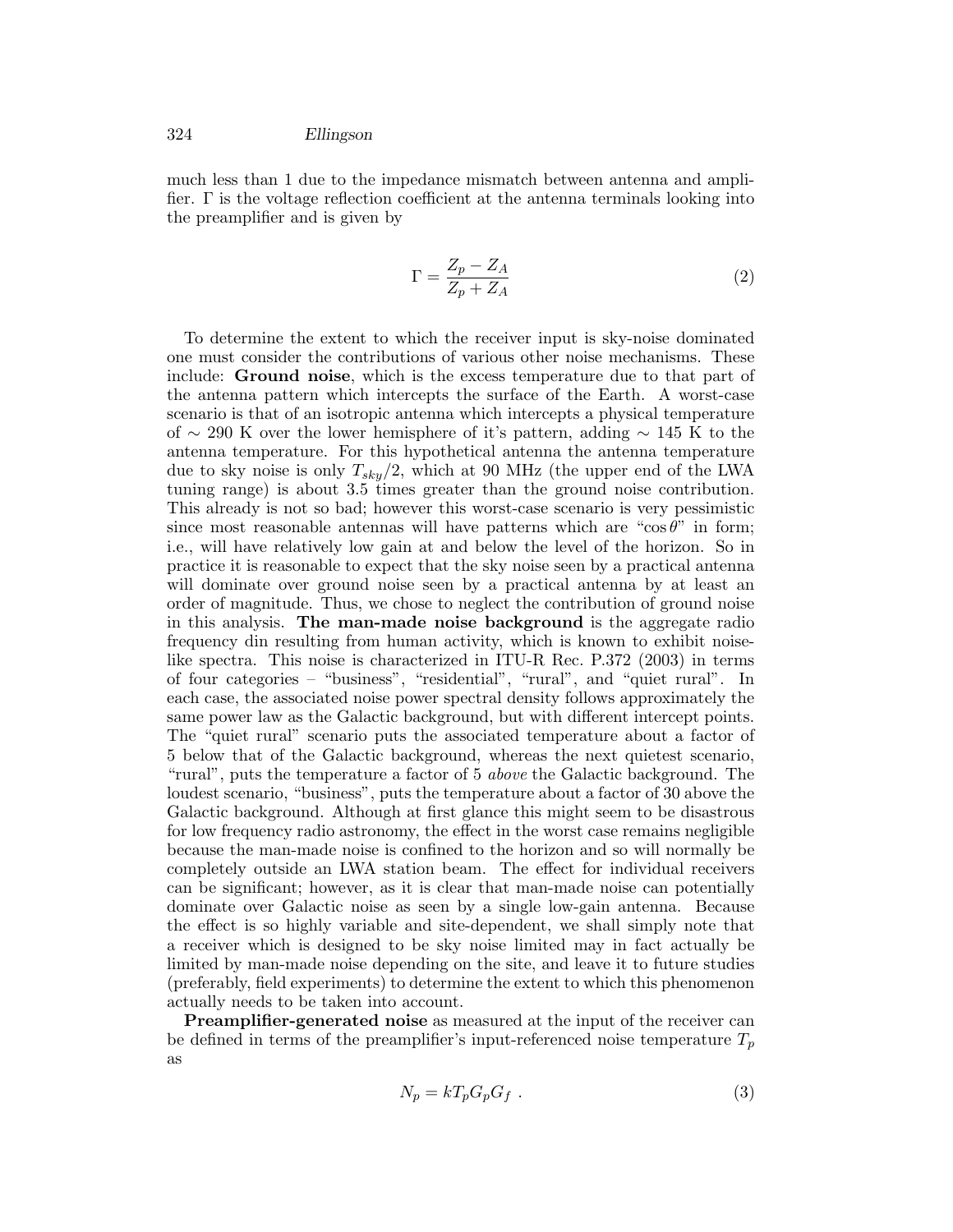Finally, **feedline-generated noise** arising from feedline loss and can be defined in terms of the physical temperature  $T_{phys}$  as

$$
N_f = kT_{phys} \left[ 1 - G_f \right] \tag{4}
$$

The ratio  $\gamma$  of Galactic noise to self-generated noise measured at the input of the receiver is thus  $\mathcal{C}^{\prime}$ 

$$
\gamma = \frac{S}{N_p + N_f} \ . \tag{5}
$$

Let us assume for the moment that  $N_f$  (feedline noise) is insignificant compared to  $T_{sky}$   $\left[1 - |\Gamma|^2\right]$ . In this case, we obtain

$$
\gamma \approx \frac{T_{sky}}{T_p} \left[ 1 - |\Gamma|^2 \right] \ . \tag{6}
$$

The impedance match between an antenna and preamplifier is often characterized in terms of the voltage standing wave ratio (VSWR), defined as

$$
\rho = \frac{1 + |\Gamma|}{1 - |\Gamma|} \tag{7}
$$

in which case (6) becomes

$$
\gamma \approx \frac{T_{sky}}{T_p} \frac{4\rho}{\left(\rho + 1\right)^2} \ . \tag{8}
$$

This form is convenient because it reduces to a simpler expression for large VSWR, representing extremely badly matched antennas:

$$
\gamma \approx \frac{T_{sky}}{T_p} \frac{4}{\rho} , \quad \rho \text{ large.} \tag{9}
$$

These results place constraints on  $T_p$  for a given antenna and a given desired minimum signal-to-noise ratio  $\gamma_{min}$ :

$$
T_p \le \frac{T_{sky}(\nu_{max})}{\gamma_{min}} \text{ if } \rho(\nu_{max}) \approx 1 \text{ , and } \qquad (10)
$$

$$
T_p \le \frac{4T_{sky}(\nu_{max})}{\gamma_{min}\rho(\nu_{max})} \text{ if } \rho(\nu_{max}) \gg 1. \tag{11}
$$

The value  $\nu_{max}$  (90 MHz for the LWA) is used because both  $T_{sky}$  and  $\rho^{-1}$ decrease with increasing  $\nu$  at the high end of the tuning range.  $T_{sky}(90 \text{ MHz}) \approx$ 1000 K, so for the LWA to achieve  $\gamma_{min} = 2$  requires a preamplifier with  $T_p \leq$ 500 K if the antenna match is perfect, or  $T_p \leq 200$  K for  $\rho(90 \text{ MHz}) = 10$ (a badly matched but realistic antenna). Although  $\gamma = 2$  may not be quite "sky noise limited", note that  $\gamma$  increases rapidly with decreasing  $\nu$  (due to the frequency dependence of  $T_{sky}$ , so the mid-range  $\gamma$  will be very large.

Additional insight can be gained by considering the various contributions to the power spectral density at the receiver input separately; see Figure 2. It is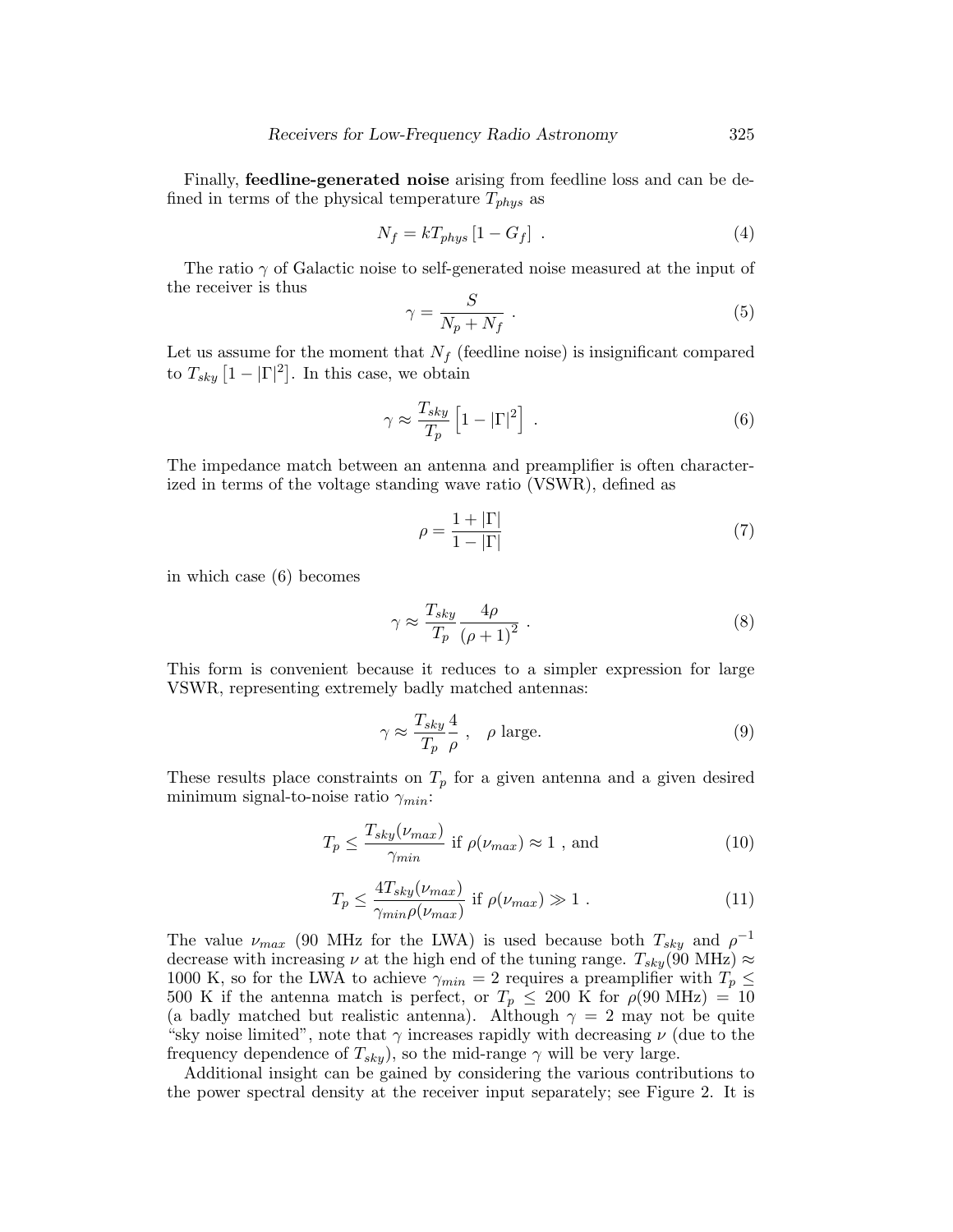

Figure 2. Contributions to the power spectral density at the receiver input. In this plot, preamplifier gain and noise temperature are chosen to be  $G_p = +17$  dB and  $T_p = 170$  K, respectively. The "feedline" result assumes 69 m of RG-59 coaxial cable at  $T_{phys} = 290$  K, with associated  $G_f$  from −3.5 dB to −6.0 dB between 30 MHz and 90 MHz respectively. Note that large midband  $\gamma$  can be achieved despite severe impedance mismatch at the antenna/preamplifier interface.

interesting to note that a very modest  $T_p$  – on the order of a few hundred K – is sufficient to obtain very large  $\gamma$  even if the antenna is badly matched. This is of course due to the extreme brightness of the Galactic background. Another interesting observation is that for a given antenna  $(\rho)$ , the highest sky-noise limited frequency is determined by  $T_p$ . Finally, we note that the feedline noise contribution can be made negligibly small compared to the preamplifier noise, even if the feedline is quite long.

## 4. Receiver Architecture

The primary task of the receiver is to digitize a specified bandwidth  $(\Delta \nu)_{max}$ contained within the tuning range. Given the large tuning range (∼3:1 for LWA) and large fractional bandwidth (up to 70% for LWA), two candidate receiver architectures are "Upconvert-Downconvert" and "Direct Sampling." The former involves heterodyning the band of interest to a fixed frequency well above the top of the tuning range, and then heterodyning down to a center frequency suitable for digitization. This in fact was the approach used in the receivers of the Clark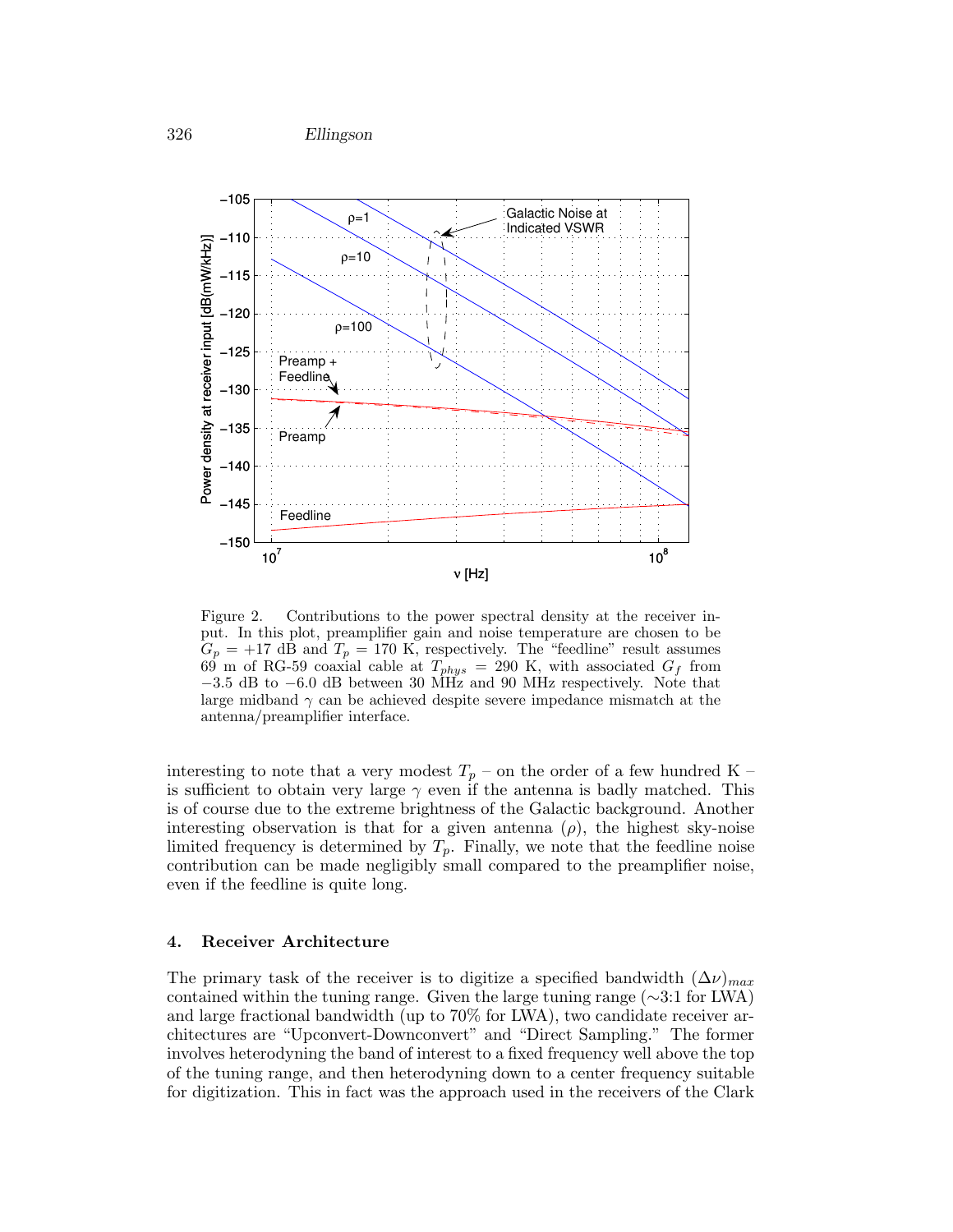Lake "TPT" system (Erickson, Mahoney,  $\&$  Erb 1982). The principal advantage of this approach is that it facilitates the lowest possible sample rates, since the center frequency of the signal at digitization can be chosen, and could even be as low as zero for quadrature sampling. For LWA choosing  $(\Delta \nu)_{max} = 32$  MHz, the sample rate can be as low as about 40 million samples per second (MSPS) assuming quadrature sampling and including some margin for an anti-aliasing filter. The disadvantage of this approach is that it requires two mixers, each with a local oscillator. The resulting implementation is relatively complex (thus, expensive) and prone to generation of spurious products resulting from frequency conversions. For narrow bandwidths, e.g. 3 MHz or less as was the case for the Clark Lake TPT, strong in-band interference can often be avoided simply by tuning to a relatively clear band. In this case, the spurious-generating potential of the upconvert-downcovert architecture is a manageable problem. For the LWA, however, it is probably not reasonable to expect that any 32 MHz-wide swath of spectrum will be sufficiently clear of interference capable of generating onerous in-band intermodulation. Thus, subjecting this spectrum to two heterodyne stages is likely to result in an explosion of spurious signals unless extraordinary and expensive measures are taken to prevent it. For this reason, an alternative approach that does not involve heterodyning is attractive.

In the direct sampling approach, the entire tuning range is digitized directly, with no heterodyning. For LWA, this requires that the sample rate be at least twice the highest frequency of interest, including some margin for the antialiasing filter; this is about 200 MSPS. This is much greater than the required sample rate for an upconvert-downconvert approach, which is a significant disadvantage. However, direct sampling dispenses with both mixers and their associated local oscillators, which is attractive for the reasons explained above. Furthermore, digitization at rates well in excess of 200 MSPS is currently possible with low-cost, commercially-available components, such that a direct sampling receiver suitable for LWA, including the necessary digital hardware to extract the desired 32 MHz bandwidth from the A/D output, can be constructed at relatively low cost.<sup>3</sup> This makes direct sampling a very compelling choice.

A thorough analysis of the cost-performance tradeoff between heterodyning and direct sampling architectures is beyond the scope of this paper, and for the remainder of this paper it is assumed that a direct sampling architecture is chosen.

## 5. Digitization

The task is now to design a receiver that directly samples the output of the feedline. Prior to digitization, this signal must be filtered to avoid spectral aliasing, and additional gain should be applied in order ensure that the noise presented to the digitizer dominates over quantization noise generated by the digitizer. It is well-known that the quantization noise power resulting from digitization is nominally  $1.76 + 6.02N_b$  dB relative to the power resulting in full-scale output, where  $N_b$  is the number of bits used to represent each output

<sup>&</sup>lt;sup>3</sup>For some design examples, see Ellingson, Hampson & Johnson (2003) and Ellingson, Ferris & Hinterriger (2004).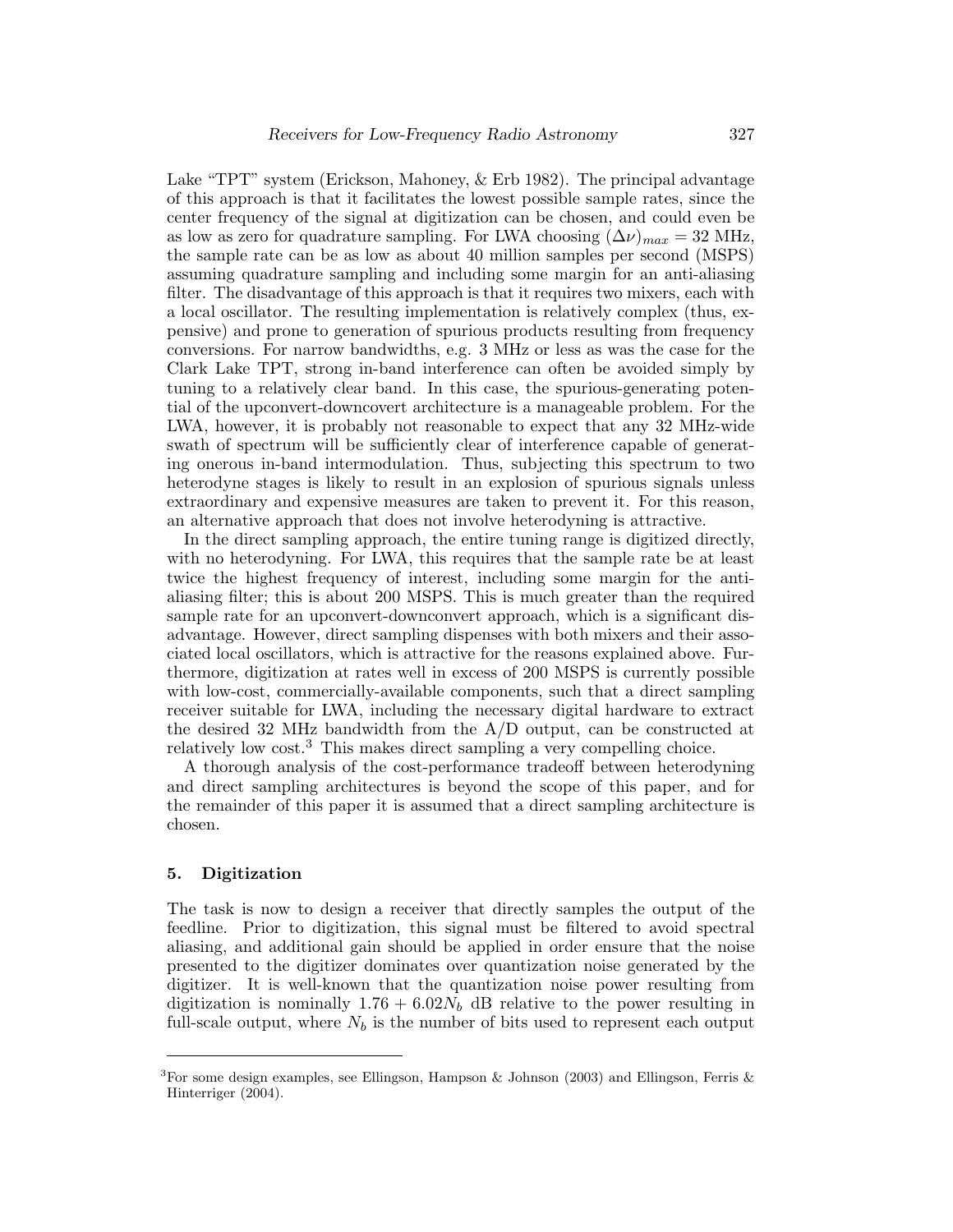sample. In practice, it is actually about 2 dB less due to additional analog noise contributed by the digitizer, so a reasonable approximation is simply  $6N_b$  dB.

If the input signal is spectrally white, then  $N_b$  can be as small as 1. However, any 32 MHz-wide swath of spectrum in the LWA tuning range is likely to contain many man-made signals of relatively narrow bandwidth, but with each having power potentially many orders of magnitude greater than that of the Galactic background over this narrow bandwidth. Of course, to do radio astronomy it may be required to somehow mitigate this interference. However, this topic is outside the scope of this paper and for sake of simplicity we shall simply assume that this mitigation can be done if the feedline output can be digitized with sufficient fidelity. Thus, one effect of made-made RFI on receiver design is to introduce a requirement for additional "headroom" in the digitizer to accommodate the interference. For this reason,  $N_b$  may need to be much greater than 1, and the minimum  $N_b$  may be site-dependent. To determine a reasonable choice of  $N_b$  requires some additional information about both input spectral density and the behavior of realistic digitizers.

Let  $P_{clip}$  be the power associated with full-scale output of the A/D.  $P_{clip}$  in modern digitizers is determined by an analog-to-digital converter  $(A/D)$  integrated circuit (IC) which typically encodes full scale at the peaks of a signal of about 1 V RMS into 50 $\Omega$ . Thus,  $P_{clip}$  is typically around +10 dBm. Let  $P_t$ be the total power at the input of the receiver, which is the sum of  $P_{sky}$ , the Galactic background integrated over the bandwidth;  $P_{RFI}$ , total power present in the form of RFI, and perhaps various other smaller contributions.<sup>4</sup> Then, the nominal receiver gain  $G_r$  is  $P_{clip} \delta_r/P_t$ , where  $\delta_r$  is chosen to accommodate intermittent excess power due to spurious co-phasing of component signals. If  $P_t$ is RFI-dominated, this should probably be no more than −10 dB and may need to be much lower; otherwise a value of −6 dB to perhaps as much as −3 dB may be acceptable. For  $P_{clip} = +10$  dBm and  $\delta_r = -10$  dB, the nominal receiver gain  $G_r$  is simply  $(1 \text{ mW})/P_t$ .

In practice,  $P_t$  may vary significantly over time; especially if  $P_t$  is RFIdominated. For this reason, it is a good idea to introduce some form of automatic gain control (AGC) to vary  $G_r$ . Of course, the time constant for the AGC should be long enough so that it is not simply responding to the multipath fading of a few RFI signals, and also sufficiently long to permit all the receivers in a station to vary gain in a coordinated way. A time constant on the order of minutes is probably reasonable.

When the receiver gain is set to  $G_r$ , the Galactic background power referred to the input of the A/D is  $P_{sky}G_r$ ; whereas the quantization noise power referred to the input of the A/D is  $P_{quant} = P_{clip} 10^{-6N_b/10}$ . Thus we can define the ratio of sky noise to quantization noise,  $\gamma_q$ , at the A/D input as

$$
\gamma_q = \frac{P_{sky}G_r}{P_{quant}} = \frac{P_{sky}}{P_t} \delta_r \ 10^{+6N_b/10} \ , \tag{12}
$$

which assumes the nominal receiver gain  $G_r$  defined above. This expression can be solved to obtain an expression for the minimum number of bits required to

<sup>4</sup>Of course, if man-made noise dominates over sky noise, this should be included as well.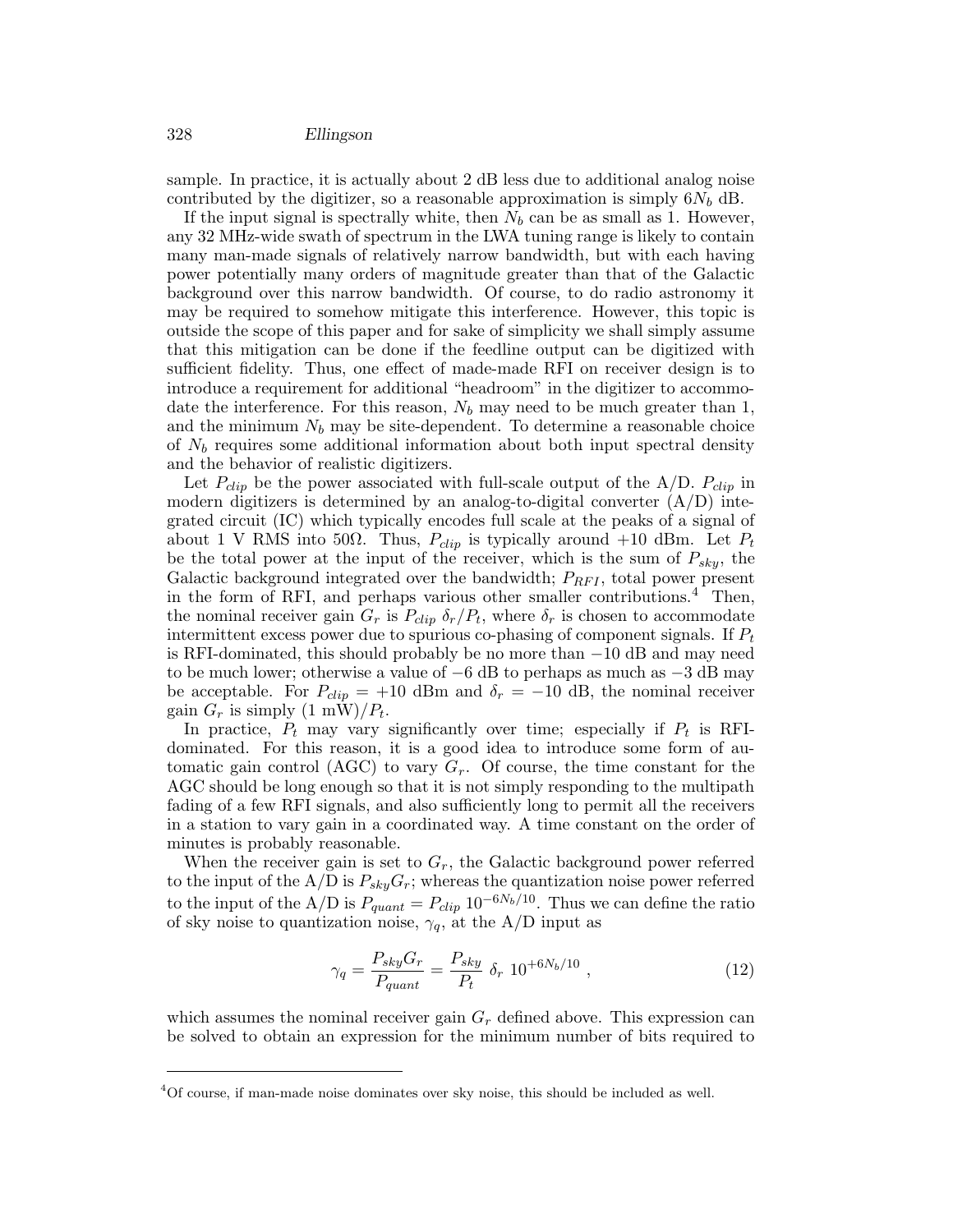

Figure 3. Minimum number of bits required to digitize the Galactic background depicted in Figure 2 with  $\gamma_q = 10$  dB and the indicated antenna VSWR (ρ). It is assumed that the nominal receiver gain  $G_r = P_{clip} \delta_r / P_t$ is used with  $P_{clip} \delta_r = 0$  dBm. Note that all possible values of  $P_{sky}$  in this scenario are less than −70 dBm; thus the receiver input is RFI-dominated for all values of  $P_t$  shown.

yield a given  $\gamma_a$ :

$$
N_b \ge 1.67 \log_{10} \left( \frac{P_t}{P_{sky}} \frac{\gamma_q}{\delta_r} \right) . \tag{13}
$$

To determine the nominal  $N_b$  requires knowledge of both  $P_{sky}$  and  $P_{RFI}$ .  $P_{sky}$ is simply the integral of the Galactic noise contribution, as depicted in Figure 2, over the tuning range (i.e., 30–90 MHz for LWA). Using the same parameters as in Figure 2, we obtain  $P_{sky} = -71$  dBm and  $-85$  dBm for VSWRs of  $\rho = 1$ and 100 respectively. Since  $\rho$  for a realistic antenna varies with  $\nu$ , the actual value of  $P_{sky}$  will be somewhere between bounds.  $P_{RFI}$  is, of course, highly site dependent. To illustrate the range of possibilities, Figure 3 shows  $N_b$  with  $P_t$  as the independent variable. Since the largest value of  $P_{sky}$  is less the smallest value of  $P_t$  shown, all points on this plot represent RFI-dominated receiver input.

Two important issues were neglected in the above analysis, and will now be addressed. First, it was implicitly assumed that the quantization noise generated by the digitizer is spectrally white. In practice, this will only be true if the input signal is spectrally white. If the input is dominated by narrowband RFI, however, a potentially significant fraction of the quantization noise will appear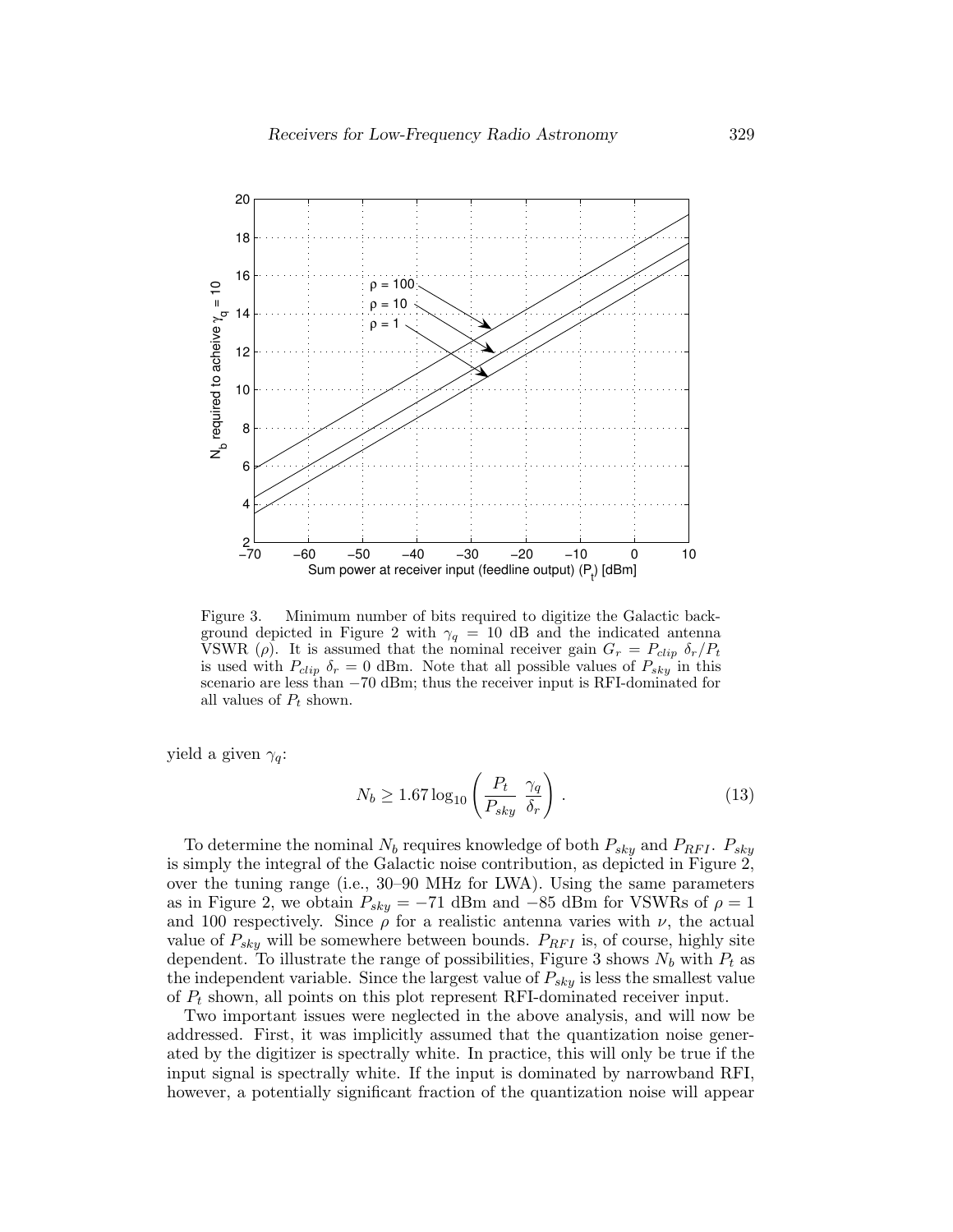in the form of spurious narrowband features, as opposed to white noise.<sup>5</sup> This is a good news/bad news scenario. The bad news is that the resulting spurious signals, where they appear, are potentially large enough to dominate over Galactic noise. The good news is that the power spectral density of the quantization noise is reduced everywhere else, which has the effect of increasing the effective  $\gamma_q$ . In practice, however, this effect is usually detrimental and should be avoided. A common countermeasure is dithering, which is the addition of self-generated noise which serves to whiten the input spectrum to some degree, and which can later be separated from the signal of interest by filtering or subtraction.

The second issue neglected above is that the Galactic noise spectrum is not white, but rather is strongly concentrated at low frequencies. Left uncorrected, the effective  $\gamma_q$  at high frequencies will tend to suffer; whereas the effective  $\gamma_q$  at low frequencies will be much greater than necessary. To correct this, the Galactic noise should be equalized prior to digitization; that is, the signal should be filtered to "flatten" the frequency dependence of the Galactic background.<sup>6</sup> This has the desirable side effect of reducing RFI at low frequencies. In recent private communication, Bill Erickson reports that at Bruny Island he now achieves this equalization simply by reducing the size of the antenna until the frequency dependence of  $\rho$  approximately cancels the frequency dependence of the Galactic noise – a very clever idea.

## 6. Linearity

Ideal systems are linear in the sense that output power is proportional to input power. In practice, preamplifiers and receivers are only approximately linear, with the deviation from linearity increasing with increasing power. This issue is easily manageable if the input is spectrally white. In low frequency radio astronomy generally, and over the tuning range of the LWA in particular, narrowband RFI may be sufficiently strong to dominate the spectral properties over the bandwidth of interest. This makes linearity an important and potentially difficult consideration.

There are at least three aspects of linearity which should be considered. The first is compression point, which is most commonly quantified in terms of the input 1 dB compression point  $P_1$ , defined as the input power at which the gain is reduced by 1 dB relative to it's nominal linear value. In general, the design consideration is that  $P_1$  should be greater than the largest expected input signal power by a comfortable margin. For this reason, a common goal is to make  $P_1$  (referenced to the input of the  $A/D \geq P_{clip}$ . Any active component in the analog signal path, including the preamplifier, receiver gain stage, and  $A/D$ , can potentially have system-limiting  $P_1$  performance, although often the preamplifier is the weak link.

 $5$ This is easily seen in the performance data provided in datasheets for modern  $A/Ds$ . For the example shown in the oral presentation of this paper, see Figures TPC 18 & 19 in Analog Devices (2001).

 ${}^{6}$ This feature also appears in the TPT receiver design, where Erickson, Mahoney, & Erb (1982) refer to it as a "slope filter".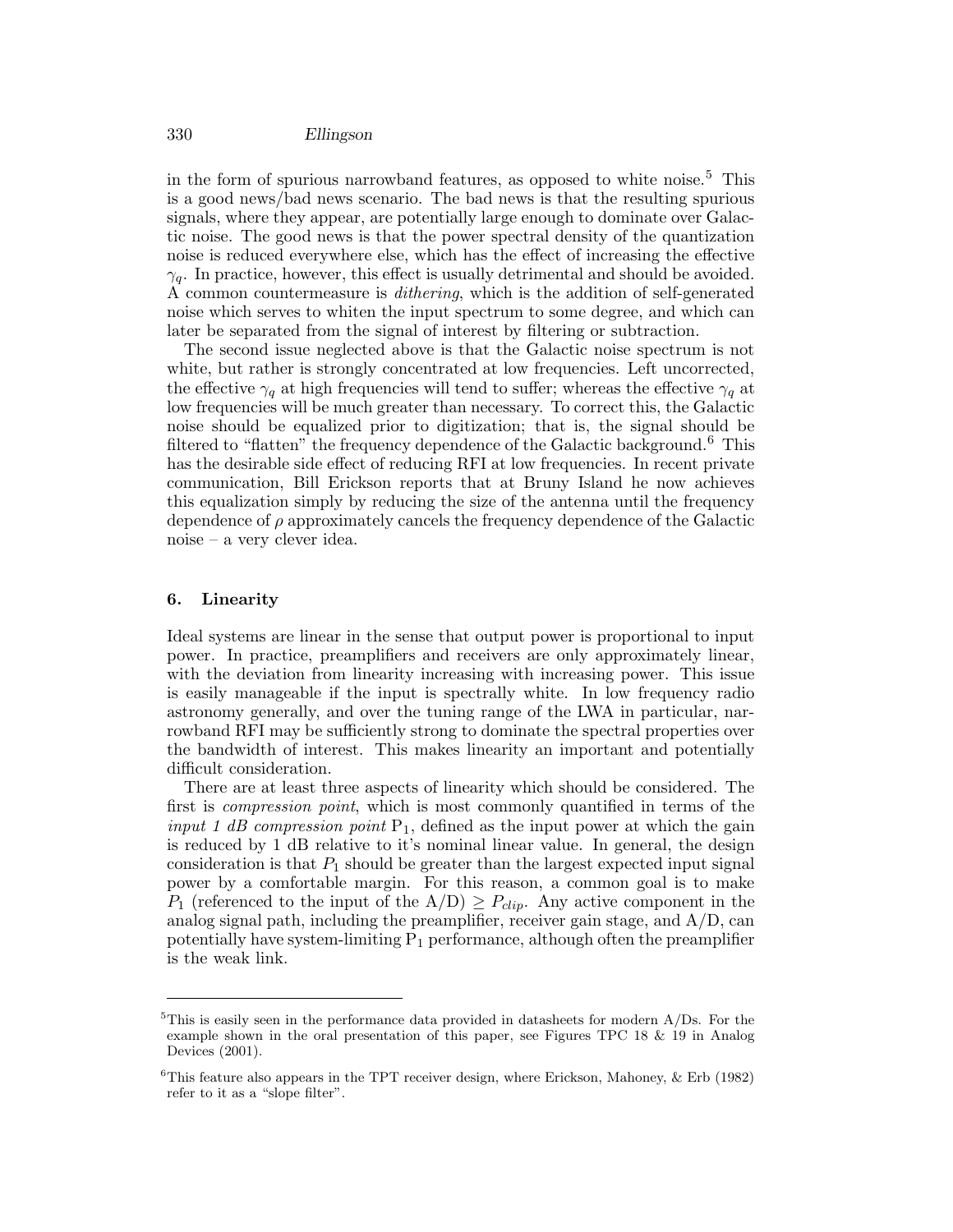The second consideration is *second-order intermodulation*, which is commonly quantified in terms of the *input second-order intercept point*  $\text{IIP}_2$ , defined as the level of two equal-strength input tones at the point at which the resulting second-order intermodulation products (" $M_2$ s") have the same power as the input tones as they appear in the output. For any two tones at frequencies  $\nu_1$ and  $\nu_2$  respectively, the IM<sub>2</sub>s appear at frequencies  $\nu_1 \pm \nu_2$ ; so, for example, RFI carriers at 30 MHz and 90 MHz (for LWA, both regions of intense RFI activity) create in-band  $IM<sub>2</sub>$  at 60 MHz. Similarly, a single tone at 35 MHz can intermodulate with itself to form an in-band  $M_2$  at 70 MHz. Any active component in the analog signal path, including the preamplifier, receiver gain stage, and  $A/D$ , can potentially have system-limiting  $IIP<sub>2</sub>$  performance.

Perhaps the most serious problem caused by intermodulation is that it may obscure spectral features of interest. To quantify the problem and to obtain some notion as to a reasonable specification, consider the problem of observing a spectral feature of width  $(\Delta \nu)_{line}$  producing an antenna temperature  $T_{line}$  in the presence of RFI in the form of intermodulating tones of power  $P_{in}$  at the antenna terminals, generating  $IM<sub>2</sub>$  at the same frequency as the spectral feature. Although  $IM<sub>2</sub>$  is not normally generated before the first active component in the signal path, it is convenient to express the level of intermodulation as signal power referenced to the antenna terminals. A property of  $M_2$  is that it's power is reduced by 2 dB for every dB that the generating tone power is reduced. Thus, the IM<sub>2</sub> power referenced to this point is simply  $P_{in}^2/[\text{HP}_2]$ . The spectral feature produces a power of  $kT_{line}(\Delta \nu)_{line}$  at the same reference point, so to obtain a signal-to-intermodulation ratio of  $\gamma_{line}$  requires

$$
\text{IIP}_2 \ge \gamma_{line} \frac{P_{in}^2}{kT_{line}(\Delta \nu)_{line}} \tag{14}
$$

This derived requirement is illustrated in Figure 4.

The third consideration is *third-order intermodulation*, which is commonly quantified in terms of the *input third-order intercept point* IIP<sub>3</sub>, defined as the level of two equal-strength input tones at the point at which the resulting thirdorder intermodulation products (" $M<sub>3</sub>s$ ") have the same power as the input tones as they appear in the output. For any two tones at frequencies  $\nu_1$  and  $\nu_2$ respectively, the IM<sub>3</sub>s appear at frequencies  $2\nu_1 \pm \nu_2$  and  $\nu_1 \pm 2\nu_2$ ; so, for example, RFI carriers at 49 MHz and 50 MHz create in-band IM3s at 48 MHz and 51 MHz. A property of  $IM_3$  is that the power is reduced 3 dB for every dB that the generating tone power is reduced. As in the case of  $IM<sub>2</sub>$ , any active component in the analog signal path, including the preamplifier, receiver gain stage, and  $A/D$ , can potentially have system-limiting  $IIP_3$ .

As in the second order case, one can derive an  $\text{HP}_3$  requirement based on the constraint that the ratio of power in a spectral feature of interest to  $\text{IM}_3$ is at least  $\gamma_{line}$ . In this case the intermodulation tone power referenced to the antenna terminals is  $P_{in}^3/[\text{HP}_3]^2$ , so to obtain a signal-to-intermodulation ratio of  $\gamma_{line}$  requires

$$
\text{HP}_3 \ge \left[ \gamma_{line} \frac{P_{in}^3}{kT_{line}(\Delta \nu)_{line}} \right]^{\frac{1}{2}}
$$
(15)

This requirement is also shown in Figure 4.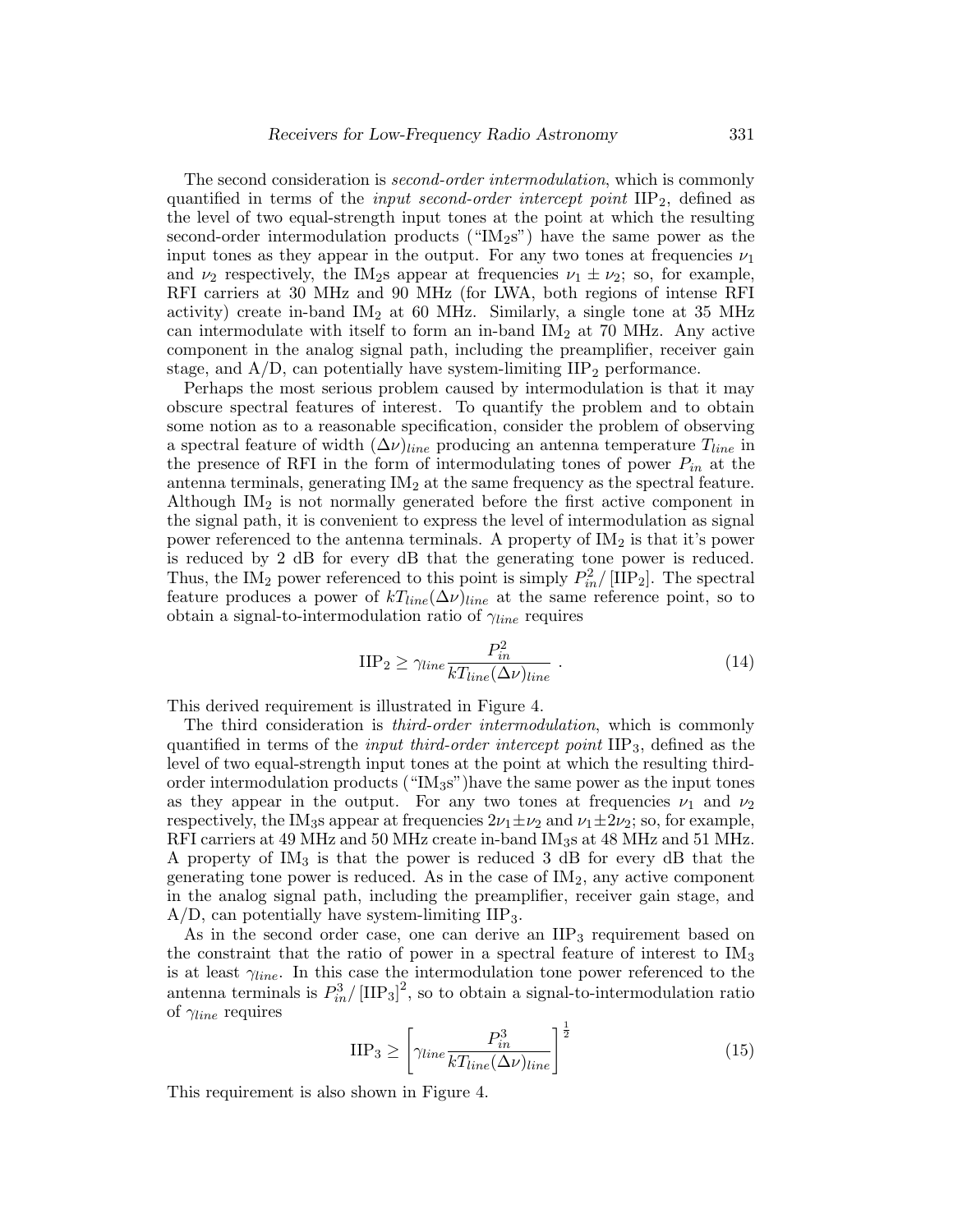

Figure 4.  $IIP<sub>2</sub>$  and  $IIP<sub>3</sub>$  required to provide a 10 dB signal-tointermodulation ratio for a spectral feature at the indicated temperature in a bandwidth of 10 kHz. The horizontal axis is interpreted as the power of the tones generating the intermodulation product. Note that all quantities shown here are referenced to the antenna terminals.

There are of course higher orders of intermodulation, however each is successively weaker (as might be inferred from Figure 4) such that the lower orders – seconds and thirds – tend to dominate. This is small consolation however as these alone are sufficient to create multitudes of spurious signals in actual practice.

The requirements implied by Figure 4 are very demanding at any level of RFI depicted in the plot. For the higher levels of RFI toward the right side of the plot, these requirements are effectively impossible to meet using conventional RF technology. This should not be interpreted as indicating that radio astronomy at these frequencies is futile, however, since at any level of intermodulation much of the available spectrum will remain uncorrupted as long as the total RFI power remains sufficiently less than  $P_1$ . When the level and spectral density of intermodulation becomes onerous, however, it will be necessary to deal with it as another source of RFI to be mitigated. It may be necessary to channelize the input spectrum to very small bandwidth – perhaps down to about 1 kHz – in order to resolve intermodulation with sufficient resolution to mitigate it effectively. Of course, the most effective method for mitigating intermodulation will be to choose a good site with low RFI levels.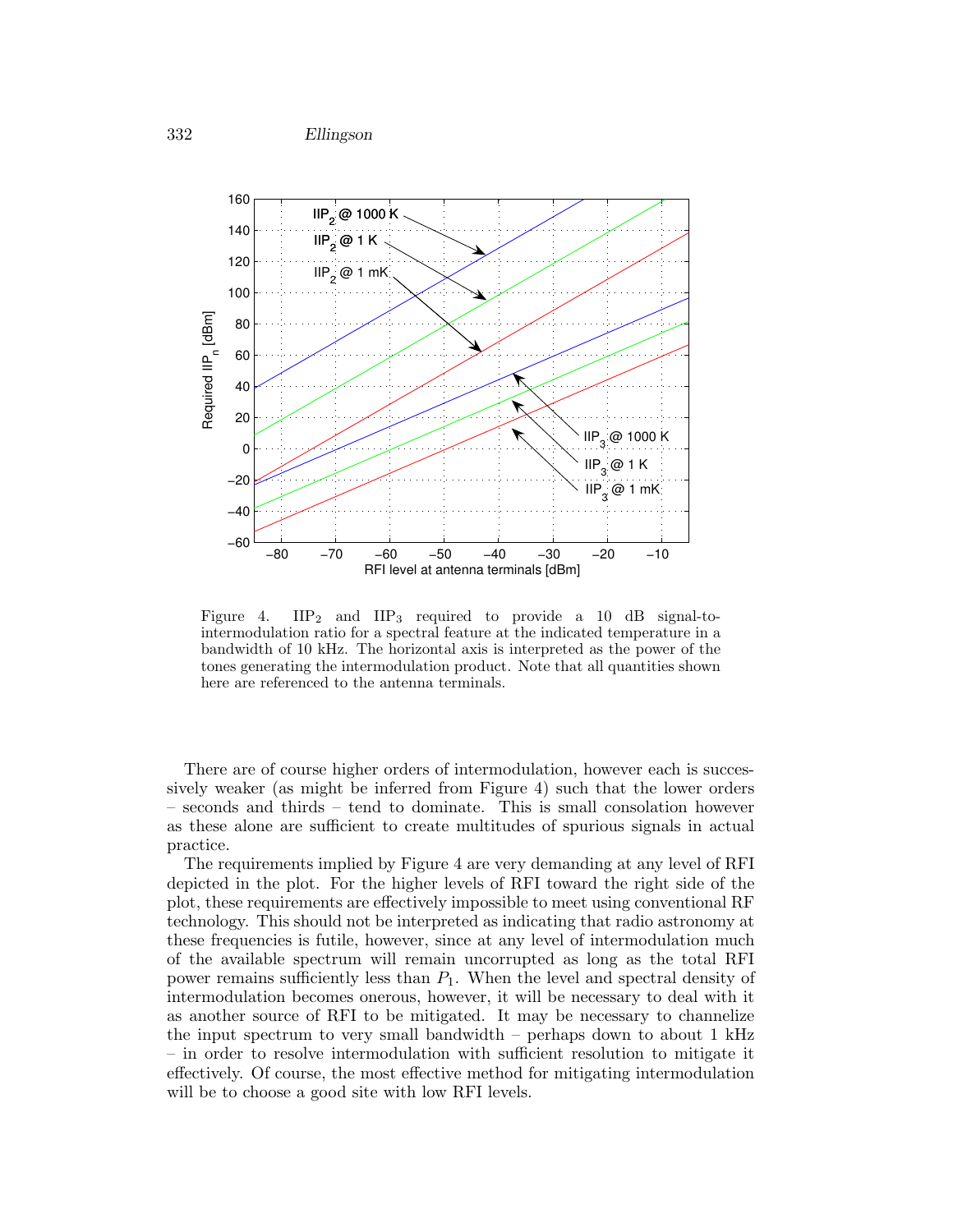## 7. Concluding Remarks

This paper has discussed some considerations in the design of receivers for lowfrequency radio astronomy, in particular for proposed systems such as LWA in which a very large quantity of receivers with large tuning range and instantaneous bandwidth are required. The direct sampling architecture illustrated in Figure 1 seems well-suited to this task. Although this paper identifies some reasonable values of design parameters for this architecture, optimization of these values depends strongly on site-dependent considerations such as levels of manmade RFI and noise, and feedline losses associated with station geometry. The ultimate criterion in any case should be that the receiver actually works in the environments in which it is to be used. For this, there is no substitute for prototyping and field testing.

Acknowledgments. This work was supported in part by the U.S. Naval Research Laboratory via Subcontract UT 05-049 with the Applied Research Laboratories of the University of Texas at Austin. The author also wishes to acknowledge helpful discussions with W.C. Erickson and J.R. Fisher as well as the contributions of his students T. Kramer and D. Wilson on many of the topics discussed in this paper.

#### References

- Analog Devices, Inc. (2001), "8-Bit, 200 MSPS A/D Converter AD9054A" (datasheet), Rev. D, available at http://www.analog.com.
- Cane, H.V. (1979), "Spectra of the Non-Thermal Radio Radiation from the Galactic Polar Regions," MNRAS, 189, 465.
- Dulk, G.A. et al. (2001), "Calibration of Low-Frequency Radio Telescopes using the Galactic Background Radiation," Astron. & Astrophys., 365, 294.
- Duric, N. et al. (2003), "RFI Report for the U.S. South-West," LOFAR project report, available at http://web.haystack.mit.edu/lofar/rfi download.html
- Ellingson, S.W. (2004), "Cable Cost for LWA Stations," Technical Report, available at http://www.ece.vt.edu/∼swe/lwa.
- Ellingson, S.W., Hampson, G.A. & Johnson, J.T. (2003), "Design of an L-Band Microwave Radiometer with Active Mitigation of Interference," IEEE 2003 Int'l Geoscience and Remote Sensing Sym., Toulouse, 3, 1751.
- Ellingson, S.W., Ferris, R. & Hinterigger, H. (2004), "Station Processing for a Low Frequency Array in WA: Receivers & Beamform-<br>ing," *Int'l Radio Quiet Array Meeting*, Kahuku, HI, available at Int'l Radio Quiet Array Meeting, Kahuku, HI, available at http://web.haystack.mit.edu/lofar/IRQAmeeting.html
- Erickson, W.C., Mahoney, M.J., & Erb, K. (1982), "The Clark Lake Teepee-Tee Telescope," ApJS, 50, 403.

International Telecommunications Union (2003), "Radio Noise," ITU-R Rec. P.372-8.

Tokarev, Y. (1999), "Cosmic Background with Model of Cloudy Interstellar Medium," VIII Russian-Finnish Sym. on Radioastronomy, St. Petersburg, Russia, http://www.gao.spb.ru/english/publ-s/viii-rfs/.

# Appendix A: The Galactic Noise Background

The spectrum of the Galactic noise background is described in Cane (1979), which is based on observations of the Galactic polar regions at four frequencies between 5.2 MHz and 23.0 MHz. From these measurements, it was determined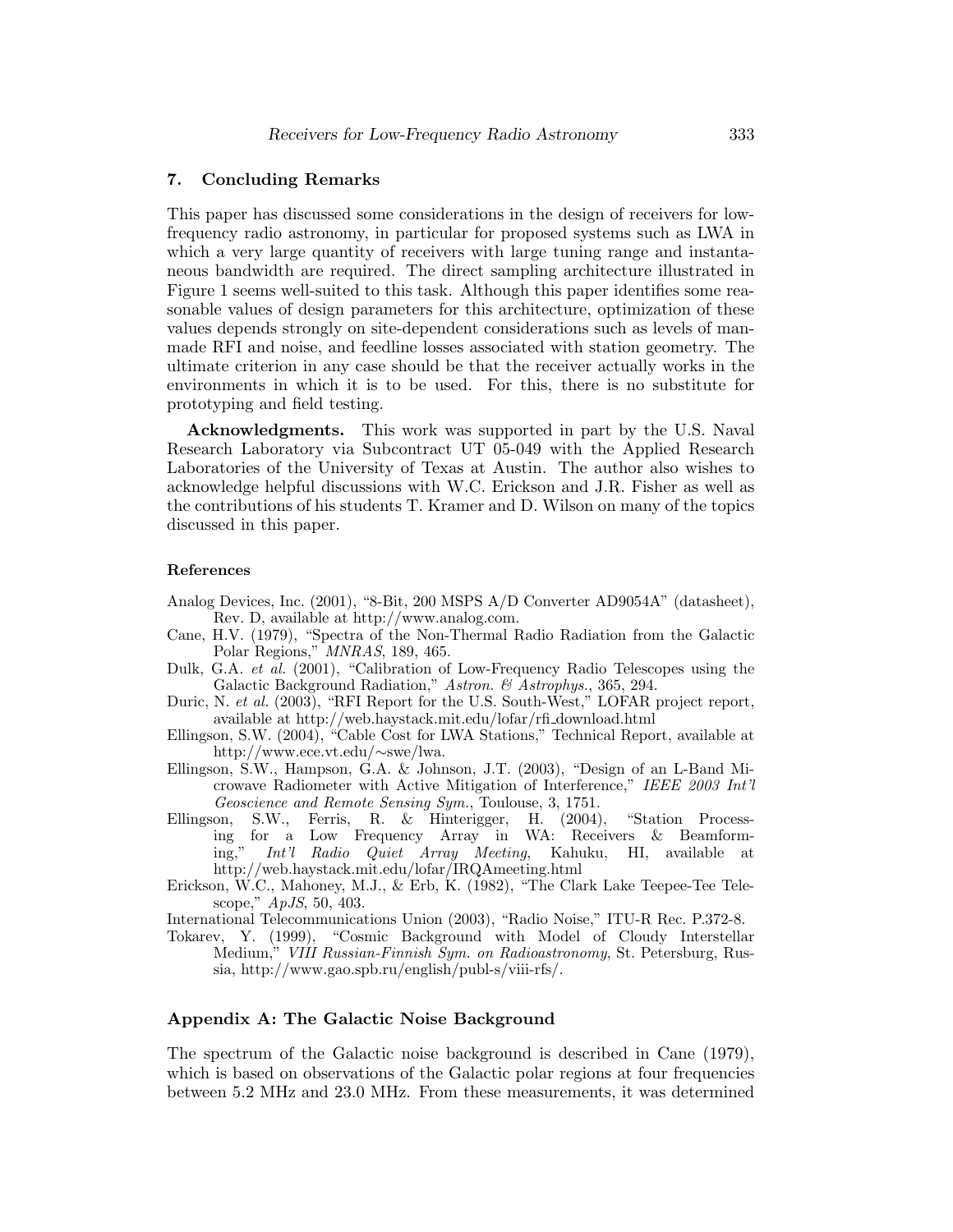



Figure 5. Intensity of the Galactic radio background. Solid: Cane, Dash-Dot: High-frequency approximation to Cane (see text), Dot: Duric's modification to the high-frequency approximation.

that the intensity is given to high accuracy by:

$$
I_{\nu} = I_g \nu^{-0.52} \frac{1 - e^{-\tau(\nu)}}{\tau(\nu)} + I_{eg} \nu^{-0.80} e^{-\tau(\nu)} \quad [\text{ W m}^{-2} \text{ Hz}^{-1} \text{ sr}^{-1}] \tag{16}
$$

where  $I_g = 2.48 \times 10^{-20}$ ,  $I_{eg} = 1.06 \times 10^{-20}$ ,  $\tau(\nu) = 5.0 \nu^{-2.1}$ , and  $\nu$  in this case is frequency in MHz. In the above expression, the first term applies to the contribution from the Galaxy itself, whereas the second term accounts for extragalactic noise, which is assumed to be spatially uniform. This result is well-validated and in fact has been successfully employed to calibrate wide-fieldof-view observations (Dulk et al. 2001).

Cane's result is plotted in Figure 5. Note that the spectrum turns over at about 3 MHz and falls off in a log-linear fashion with increasing frequency above 10 MHz. Thus a simpler expression for the spectrum above 10 MHz is simply

$$
I_{\nu} \approx I_g \nu^{-0.52} + I_{eg} \nu^{-0.80} \quad [\text{ W m}^{-2} \text{ Hz}^{-1} \text{ sr}^{-1} ], \tag{17}
$$

which is also plotted in Figure 5.

Cane's result applies to the Galactic poles. Since the noise intensity is correlated with the distribution of mass in the Galaxy, this result represents a broad minimum, whereas the noise in the direction of the Galactic plane is significantly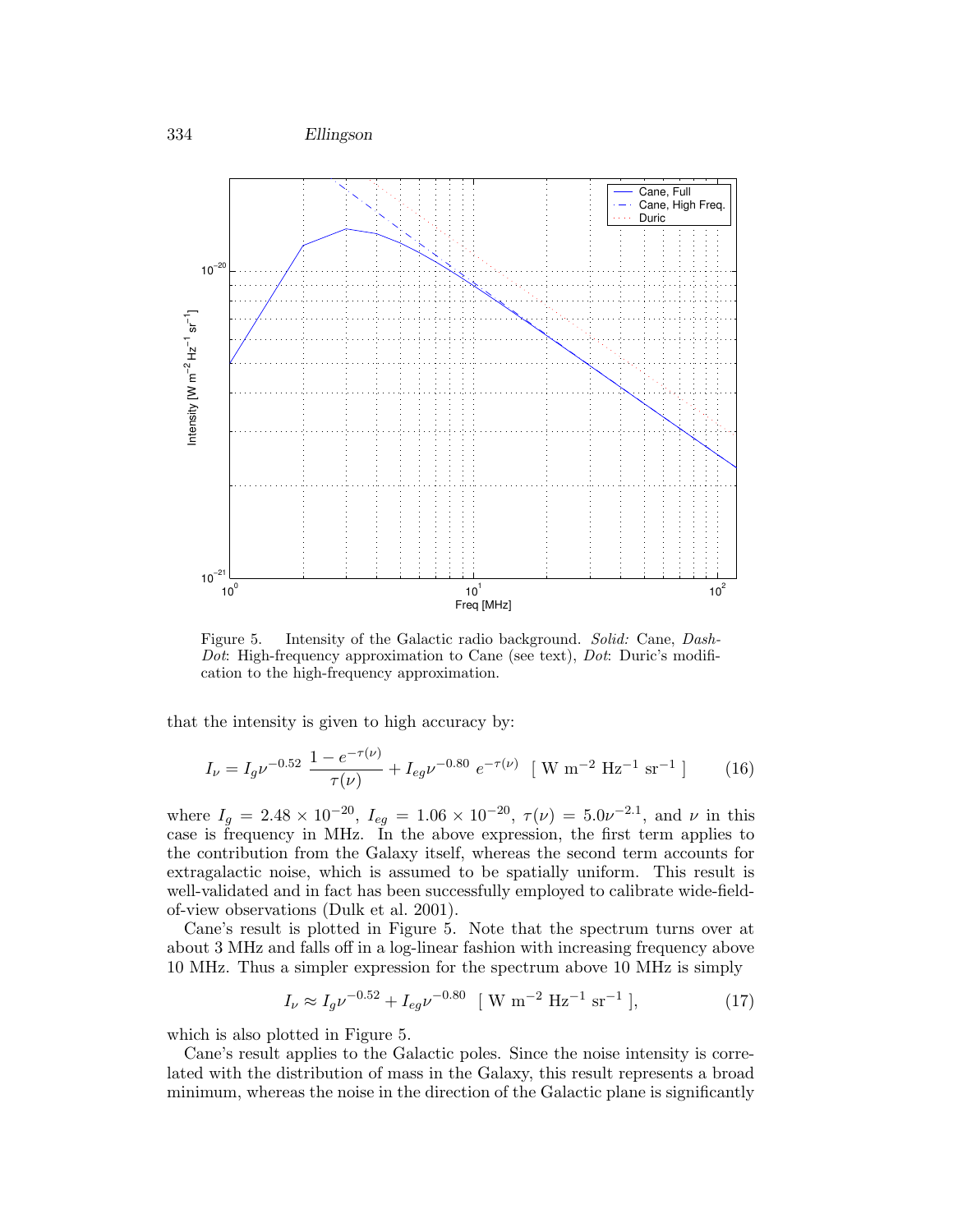higher. However, because the Galactic plane remains spatially unresolved in lowgain antennas, the additional noise contribution is relatively small. A correction to the Cane high-frequency approximation proposed by Duric (2003) based on the work of Tokarev (1999) is simply to increase  $I_g$  to  $3.2 \times 10^{-20}$ , with the result shown in Figure 5. Because the correction changes the result only slightly, and because the actual value is somewhat dependent on the beamwidth of the antenna and the location of the Galactic Center with respect to the antenna beam, we choose to adopt the uncorrected Cane high-frequency approximation for further analysis in this paper. As a result, results presented here will be conservative in the sense that they represent the lower bound with respect to the spatial distribution, although it is clear that the upper bound is not much different.

#### Galactic Noise as Measured by a Low Gain Antenna

With respect to antennas, it is convenient to express the Galactic noise spectrum in terms of either antenna temperature or power delivered to the antenna terminals. The former can be obtained from the Rayleigh-Jeans approximation:

$$
I_{\nu} = \frac{2\nu^2}{c^2} k T_{sky} \tag{18}
$$

where c is the speed of light, k is Boltzmann's constant  $(1.38 \times 10^{-23} \text{ J/K})$ , and  $T_{sky}$  is the antenna temperature associated with Galactic noise.

The power spectral density at the terminals of an antenna is given by

$$
S_{sky} = \frac{1}{2} I_{\nu} A_e \Omega \tag{19}
$$

where  $A_e$  is the effective aperture,  $\Omega$  is beam solid angle, and the factor of  $\frac{1}{2}$ accounts for the fact that any single polarization captures at most half of the available power. Let  $D$  be the directivity of the antenna. Since

$$
A_e = \frac{\lambda^2}{4\pi} D \text{ , and } \Omega = \frac{4\pi}{D} \text{ ,}
$$
 (20)

we find that the product  $A_e\Omega = c^2/\nu^2$  and is independent of antenna pattern as long as the Galactic background fills the beam. As a result, we have

$$
S_{sky} = kT_{sky} \text{ , where } T_{sky} = \frac{1}{2} I_{\nu} \frac{c^2}{\nu^2} \tag{21}
$$

 $T_{sky}$  is plotted in Figure 6.